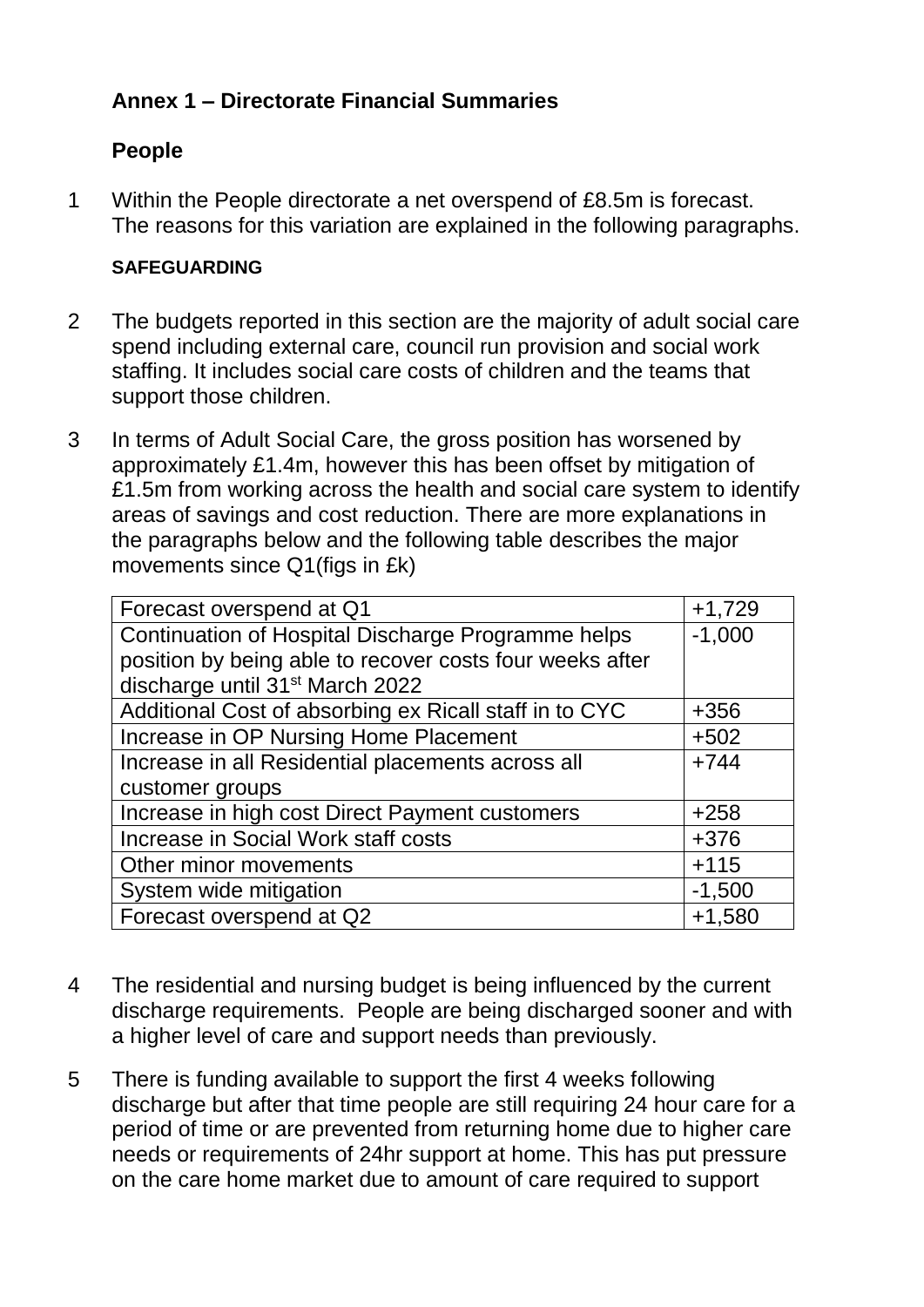additional needs. Discussions are taking place with Health to see if there's any resource across the system that could be redirected to address this growing pressure.

- 6 Commissioners are also exploring alternative options of excess to other regional care providers.
- 7 The projections in ASC also assume that a further £812k of savings will be made between now and the year end so the non delivery of these savings will exacerbate the overspend.
- 8 External Care budgets are projected forward based on current customer numbers. There is a small contingency set aside in the Better Care Fund for additional costs over Winter should the total number of individuals increase beyond current levels. System wide discussions are happening to consider what needs to be in place to be ready for the anticipated difficult Winter ahead.
- 9 It is clear that the impact of the pandemic is still being felt in the health and social care sector. Several factors are causing considerable pressures on the workforce and budget including but not limited to:
	- The individuals approaching ASC have more complex needs giving the paucity of available services over the last 18 months
	- A significant increase in the volume of referrals compared to prepandemic
	- A lack of social workers resulting in high use of agency and attendant high costs
	- A lack of care workers resulting in reduced market capacity at higher prices, particularly in the home care sector
	- A rise in provider failure and packages being passed back to the council
- 10 The pressures have been recognised corporately and a People Services Board has been set up to work collegiately across the council to support the People directorate by diverting expertise and resource to address the most pressing problems. This programme is still in its infancy and as yet too immature to determine whether this is helping ease the directorate's pressures

### **ASC Older People (OP) and Physical & Sensory Impairment (P&SI) budgets**

11 OP permanent residential and nursing is projected to overspend by £512k, a movement of £733k since Q1. This is largely due to an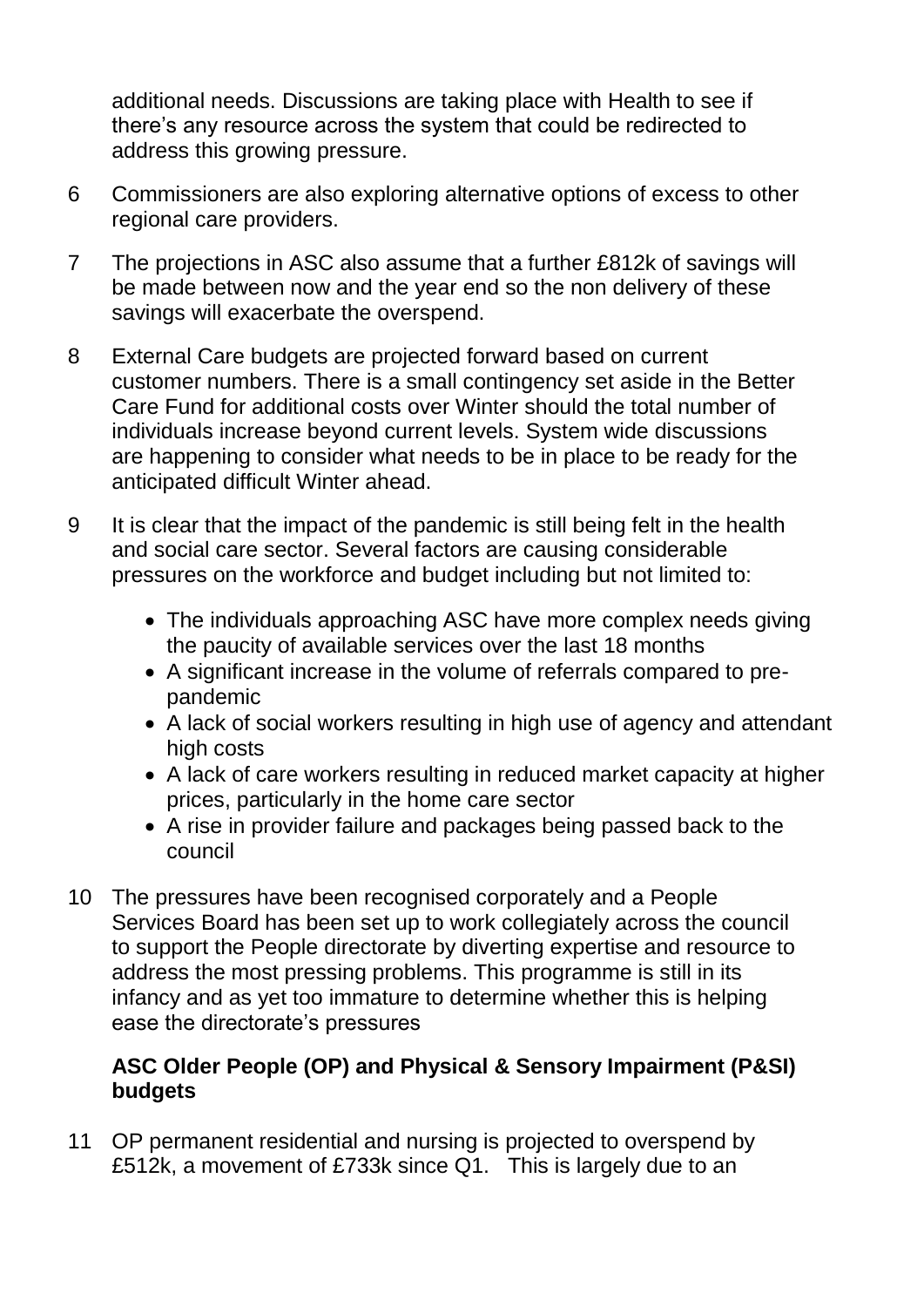increase in the average number of customers compared to Q1: OP residential customers have increased by 7 (£278k) and there are 8 more nursing customers (£482k).

- 12 P&SI Supported Living schemes are projected to overspend by £627k in 2021/22, an increase of £77k since Q1. This is in line with previous years and is largely due to the cost per customer being around £10k p.a. higher than when the budget was last rebased.
- 13 OP and P&SI Community Support budgets are expected to overspend by £459k in 2021/22. This is largely due to the average hourly rate for homecare being higher than in the budget (£630k) and to there being 22 more customers on exception contracts (£417k), offset by increased customer contributions. This is an increase of £314k since Q1 which is largely due to an increase in customers who have had to be placed with more expensive providers not on the Council's provider framework.
- 14 Staffing across Social work teams has increased by £356k in Q2 to an £828k overspend. This is due to having unfunded posts, not achieving the historic vacancy factor and vacant posts in the team being covered by WWY staff.
- 15 £1m has been removed from the external care projection as the Government announced the continuation of the Hospital Discharge Programme for a further six months to 31st March 2022 which will allow the Council to recover costs four weeks after discharge form hospital. This has helped the financial position and we still await further guidance on the recent government announcements re additional health and social care funding.

### **ASC Learning Disabilities (LD) and Mental Health (MH) budgets**

- 16 Learning disability residential budgets are projected to underspend by £127k in total. There are four more CHC customers in working age placements than assumed in the budget (£190k), partially offset by having two more customers in placement (£118k). There are two fewer customers in LD OP placements than in the budget (£118k), which is partially offset by the average cost of a placement being £6k more than budgeted for (£63k). Overall across the two budgets there has been an increase in projected costs of £340k since Q1, largely due to having 2 more working age customers in placement and to the average cost of a LD OP placement having increased by around £10k.
- 17 LD Supported Living schemes are projected to underspend by £310k due to having 8 fewer customers in placement than was assumed in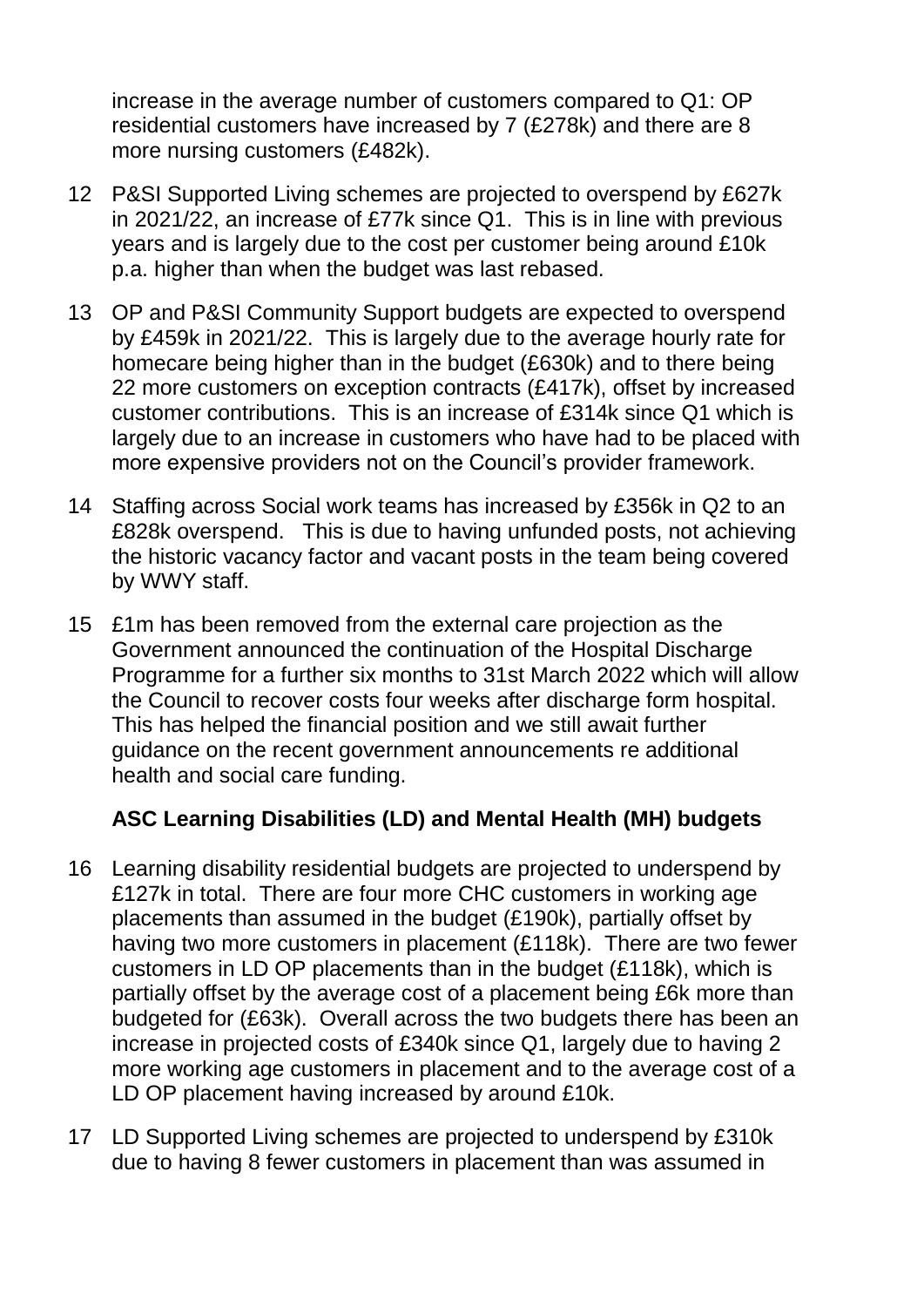the budget. The underspend has increased by £264k since Q1, largely due to the average number of customers being 3 fewer than in the first quarter.

- 18 LD CSB budgets are projected to overspend by £270k. This is largely due to the average cost of a homecare placement being £36k more than in the budget. The overspend has increased by £287k since Q1 due to the backdated placement of an additional customer with costs going back to October 2020 (£190k) and in addition it is now likely that £97k of 2021/22 savings against this budget will not be achieved by the year end.
- 19 There is projected to be an overspend of £128k on Direct Payments for LD customers. This is due to the average direct payment paid per customer being £5k more than when the budget was last rebased (£609k) and the average transport DP paid per customer is also higher (£127k). This is largely offset by having three fewer customers than when the budget was set (£72k), having one additional CHC customer (£36k) and in addition, based on recoveries to date, there is likely to be an overachievement of the budget for recoveries this year (£500k).
- 20 There is a projected overspend of £289k on the LD Social Work team. This is due to the use of temporary WWY posts which have now been extended to the end of the financial year.
- 21 The Safeguarding and Mental Health budgets are projected to overspend by £342k in total, broken down as follows:

| • Residential Care                           | £23k    |
|----------------------------------------------|---------|
| • Nursing Care                               | $-E64k$ |
| • Community Support (incl Supported Living)  | £49k    |
| • Direct Payments                            | $-E72k$ |
| • Deprivation of Liberty Safeguarding (DoLS) | £22k    |
| • Social Work Team                           | £303k   |
| • Other minor variations                     | £81k    |

22 The main overspends are on the MH Social Work staffing budget due to temporary unfunded WWY posts which have now been extended to the end of the financial year (£310k), MH CSB mainly due to the average cost of a home care package being £13k more than in the budget (£100k) and on the Safeguarding Team due to being over establishment on Service Manager hours and use of agency staff (£81k).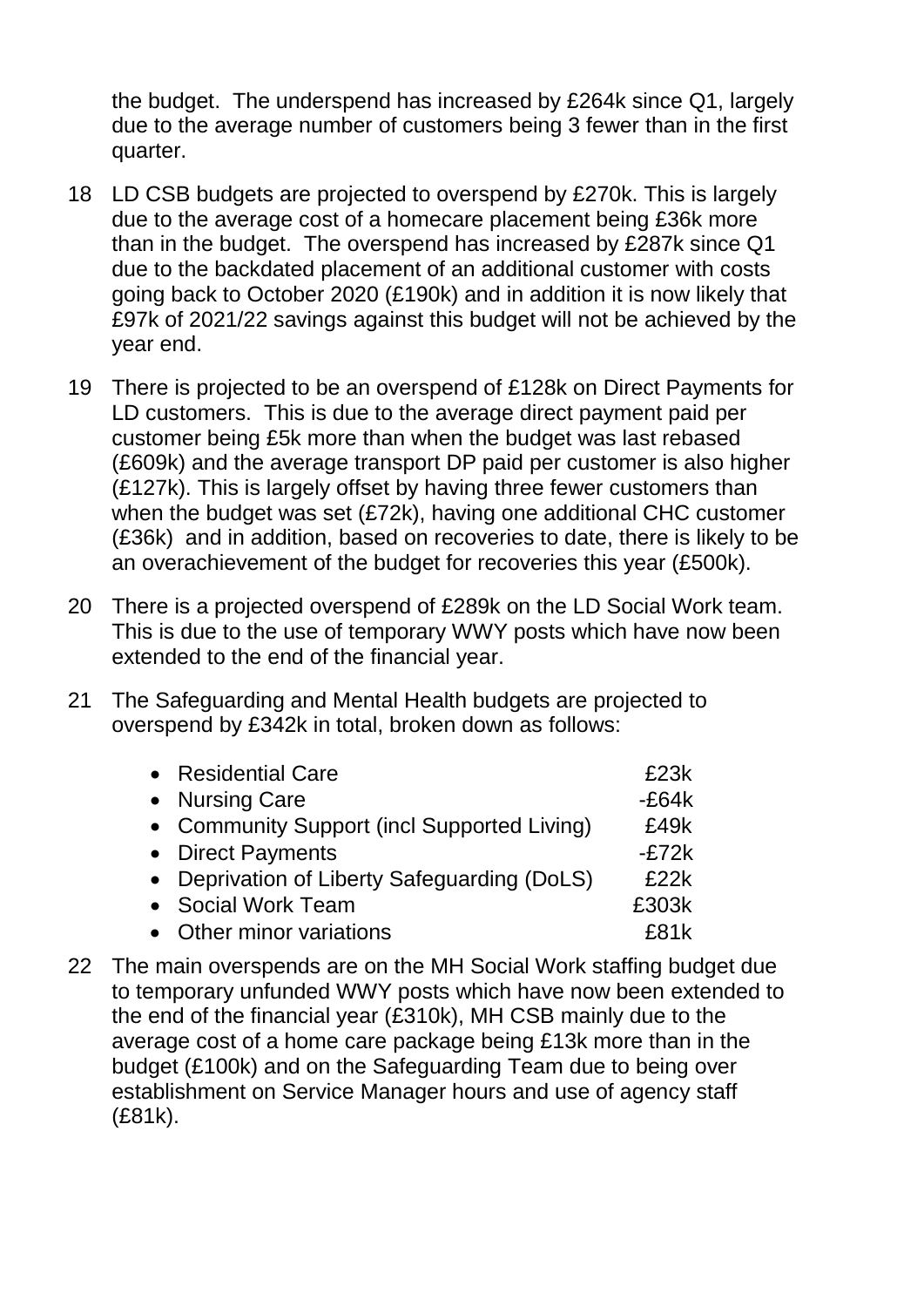23 The MH budget pressures were more significant in 2020/21. The budget growth given in 2021/22 allowed us to rebase most of the external care budgets so the variances in MH are not as marked as last year. MH spend is, however, an area that is growing faster than the budget we have to support it so we will continue to see if there are better ways of supporting individuals, particularly regarding supported living.

### **ASC In house services Budgets**

- 24 Be Independent is projected to overspend by £327k. There is still a budget gap of £130k relating to the financial position of the service when brought back into the Council, together with an ongoing historical overspend on recharges (£50k). In addition to this there is a projected underachievement of income on sales (£49k), a projected overspend IT systems (£48k), and other overspends across the budget. We are investigating whether some of these costs can be capitalised against existing capital budgets.
- 25 Yorkcraft is projected to overspend by £54k. This is due to a budget saving of £62k agreed in 2020/21, which has not been achieved. There is a project team currently looking at future directions for the Yorkcraft service who will also review how this saving can be made by the end of the year.
- 26 Small Day Services are projected to underspend by £115k. This is largely due to vacancies at Pine Trees, Community Base and the Community Support Assistants as some of the services are not currently open due to Covid restrictions.
- 27 There is currently projected to be an overspend of £121k on the Community Care team arising from Riccall Carers going into administration and the subsequent transfer of staff to the Council.

## **Children's Specialist Services**

- 28 Before detailing the variances to be reported it is important to highlight some of the key reasons for the current budgetary position for Childrens Social Care in York.
- 29 The number of Looked After Children in York has increased significantly in the past 2 and a half years. The Looked After Children population had been stable for a number of years, in the range 190-210 at any one time however on appointment the new Directorate Management Team identified unsafe drift and delay for some children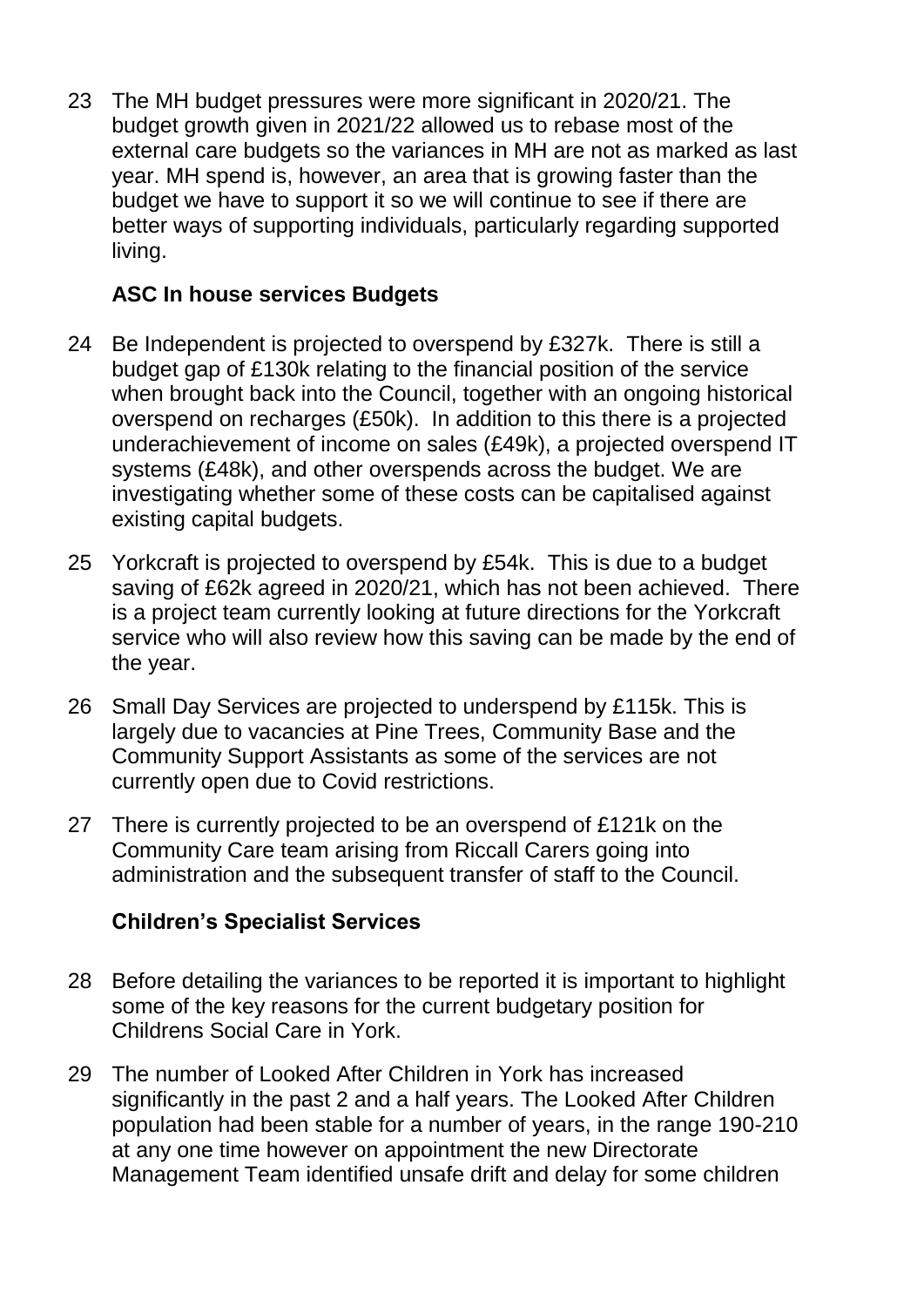in the system. This was subsequently identified by Ofsted and corrective action has led to significant recalibration in the system. Numbers of care orders and children on pre proceedings continues to be stable and those in need of child protection have now returned at or below our statistical neighbour average. This means the flow of children coming into the care system has significantly reduced. However, the complexity of needs of these children remains high and capacity in the system to meet need at this level nationally is a significant challenge which is subject to an independent care review.

- 30 At the time of this monitor the CYPIC number is 269. Within the next 3 years some 25% of these will leave local authority care. A Reducing Service Costs Board has been established in Specialist Services chaired by the Assistant Director which will review arrangements to reduce CYPIC numbers safely, the effectiveness and impact of the Edge of Care Service, current FGC activity and progress on foster care recruitment. In addition a Strategic Overview of Permanence Group has been established, chaired by the Assistant Director to monitor the new Permanence Strategy through tight oversight of children with a plan of permanence and ensuring rigorous use of trackers in order to prevent delay and manage demand in the system.
- 31 The placements budgets are predicted to overspend by a total of £3,669k (an increase of £141k since Q1). This includes variances of £1,147k on Fostering (including IFAs), £255k on adoption/SGO/CAO allowances and £2,465k on Out of City Placements.
- 32 The fostering projection is based on all local foster carer positions being filled, so where a child reaches 18 or a foster placement ends, then it is assumed that this is filled. The IFA and Out of City Placement projections are based on all existing placements at the monitor date and take account of all placements expected to end during 2021/22, with no provision included for any new placements. The Out of City placements overspend being reported here is a significant increase (£1.5m) on previous years due to the recalibration of the proportion of these costs between the General Fund and the DSG.
- 33 Staffing budgets within the Permanency Teams are also predicted to overspend by £395k (£521k in Q1), again due mainly to vacancies being filled by temporary staff.
- 34 Safeguarding Interventions are predicted to overspend by approximately £410k (£303k in Q1), mainly due to increases in the Court and Child Protection Teams who are dealing with the increase in cases. Legal fees are predicted to overspend by approximately £430k.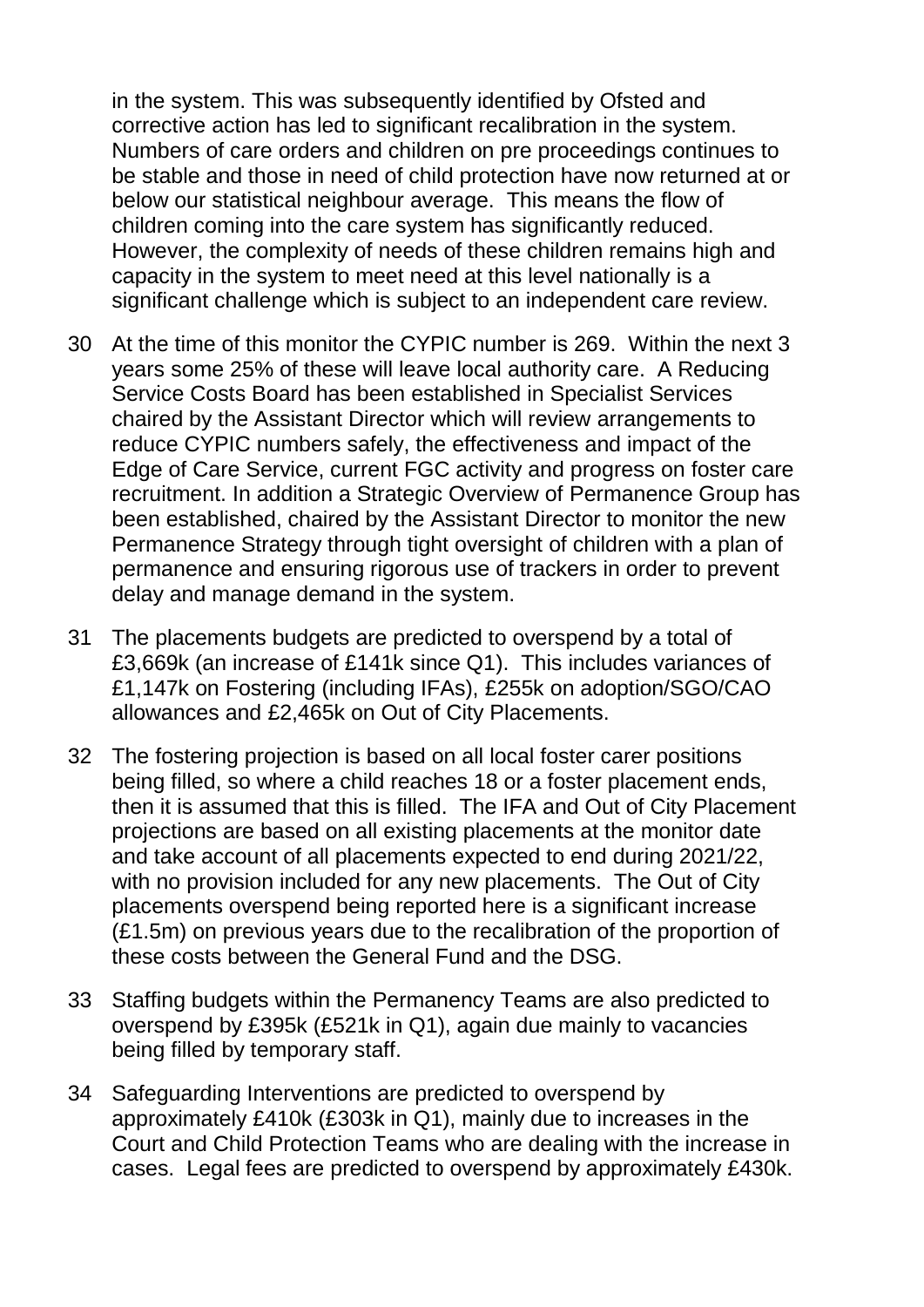- 35 Staffing budgets with Children's Social Work Services are also predicted to overspend by approximately £291k (£172k in Q1). This is mainly due to temporary staffing across the service, which the directorate has worked hard to eliminate with permanent appointments.
- 36 Significant staffing overspends totalling £565k (£558k in Q1) are predicted in the MASH and Assessment teams mainly due to vacancies being covered by temporary and agency staffing.
- 37 Within Disabled Children's Services overspends on Short Breaks of £121k (£108k in Q1), Direct Payments of £298k (£199k in Q1) and staffing of £85k are predicted
- 38 It is important to note that the staffing projections included in this monitor assume that the Early Help restructure will begin to take effect from the 1st October 2021. Limited provision has been made in these projections for temporary staffing beyond this date so any further delay in implementation or of removal of posts not required following the restructure will worsen the staffing overspend position.
- 39 A number of other more minor variations make up the remaining projected net overspend.

# **COMMISSIONING AND PREVENTION**

### **ASC commissioning and contracting budgets**

40 There are no major variances to report in this area.

### **Education and Skills**

- 41 Education Psychology is predicted to overspend by £74k, mainly due to an unbudgeted post costing £43k and unachieved vacancy factor of £29k.
- 42 The Home to School Transport budget was already in a historic overspend position of approximately £200k. The savings targets for the SEN element of home to school transport have not been achieved because of a growth in the number of pupils/students requiring transport and the specialist requirements of that transport. The main increase in numbers have been at post 16/19 where because of the city now being able to provide more specialist education provision for this group of students more locally, subsequently we have had to provide more transport to the likes of York College, Askham Bryan, Choose 2 and Blueberry Academy. The changes in legislation to allow EHCPs to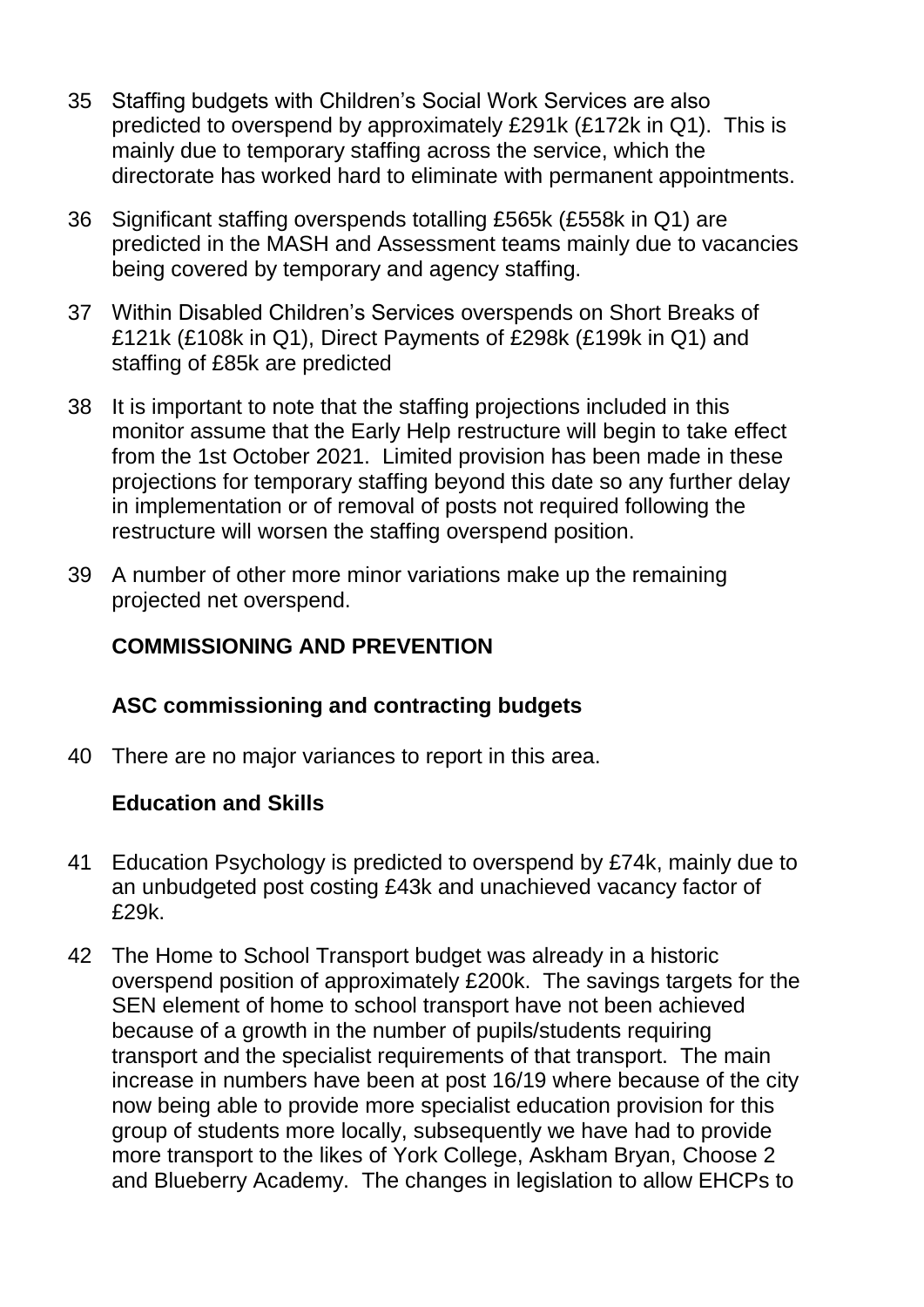ages 19-25, resulting in significantly more students accessing this option, has significantly increased our transport spend accordingly.

- 43 The overall overspend on Home to School transport is predicted to be £309k. The main pressures are on SEN taxi transport budgets, but an additional pressure has been created due to the need for three additional buses as a result of increased numbers of children eligible for transport to Huntington and Fulford schools, offset by an increased allocation of Extended Rights for Free Travel grant for 2021/22.
- 44 These figures are based on the existing contract costs for the 2020/21 academic year. The prices for the new academic year are not known at this point and could change depending on the effect of pupil movements in September. The effect of the new academic year provision on budgets will be reported at a later monitor, as soon as the information is available.
- 45 Underspends are projected in both the Governance Service (£41k) due to increasing external income for services, and in Early Years (£33k) due to savings on non-staffing budgets and the effect of an increase in the 5% Early Years block contribution.

## **School Funding and Assets (including DSG)**

46 The DSG position at 1st April 2021 is a deficit of £9.940m. Detailed work is ongoing to assess the 2021/22 position taking into account the savings already agreed as part of the budget process. At present the likely in-year deficit for 2021/22 is in the region of £3.5m, an improvement of approximately £1.5m on the final 2020/21 position. However this position will increase the overall deficit to approximately £13.5m at the end of 2021/22. Detailed work is ongoing to put in place a recovery plan to bring the position back to an in year balance.

### **Place**

- 47 The Directorate is currently forecasting an underspend totalling £53k (including commercial portfolio). Close monitoring will continue to ensure that this position is maintained through the remainder of the financial year.
- 48 There is a continued shortfall in commercial waste income as the service is still returning to normal operating levels. The government income compensation scheme has continued for the first quarter of 2021/22 which requires councils to fund the first 5% of shortfalls and then will split the balance 75% government funding and 25% council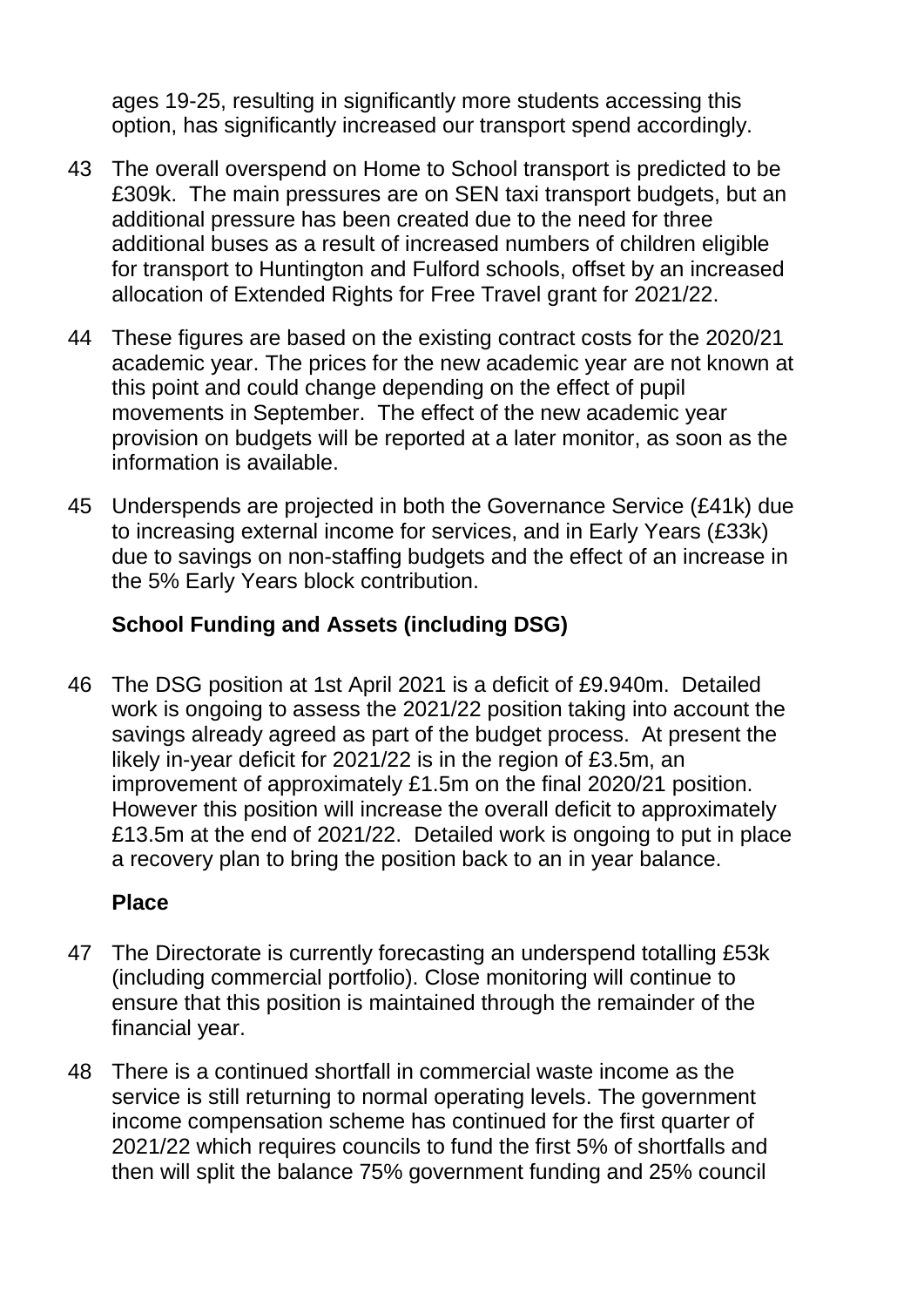funded. This compensation is assumed within the forecast. For the remainder of the year income levels will continue to be monitored as it is uncertain to what level income will recover.

- 49 Whilst Transport is forecast to outturn broadly in line with budget there are a number of pressures across the service. These include staffing costs within highway regulation and IT costs relating to the implementation of the permitting system (£200k) along with higher CCTV monitoring and maintenance costs (£100k). There are forecast savings as Concessionary Fares payments are lower than budget as passenger numbers remain lower than budget assumptions.
- 50 There was a gross shortfall of £245k from quarter 1 on revenues from car parking. Income in April was 37% below budget as lockdown measures continued through the month. Income recovered from the middle of May and was 12% ahead of budget in June. The government income compensation scheme remains in place for quarter 1 and once compensation is considered the net cost to the council will be £136k. It is proposed that this is funded from the general covid grant.
- 51 Income in quarter 2 has been 14% ahead of budget in particularly in August where revenues were 27% above budget. In total income was £290k above budget.
- 52 For the remainder of the year whilst income from off street parking is assumed to be broadly in line with budget there are anticipated shortfalls from season ticket revenues and penalty charge notices. Preliminary forecasts are a surplus of £69k after taking into account the Government compensation scheme.
- 53 There is a forecast shortfall in planning fees of c 10% (£157k) which have not fully recovered to budgeted levels.
- 54 Within Housing, Economy & Regeneration the main forecast variance relates to the reimbursement of Business Rates paid for Alliance House (£530k). This underspend is offset by a forecast overspend on commissioning design and facilities management (£277k). The savings agreed as part of the budget are looking unlikely to be delivered and there remain pressures across the trading account. There is a forecast saving of £57k from staff vacancies across the rest of the directorate.

#### **Housing Revenue Account**

55 The Housing Revenue Account budget for 2021/22 was set as a net surplus of £741k. There were carry forwards of £2,819k agreed as part of the outturn report meaning the revised budget stands as a £1,599k